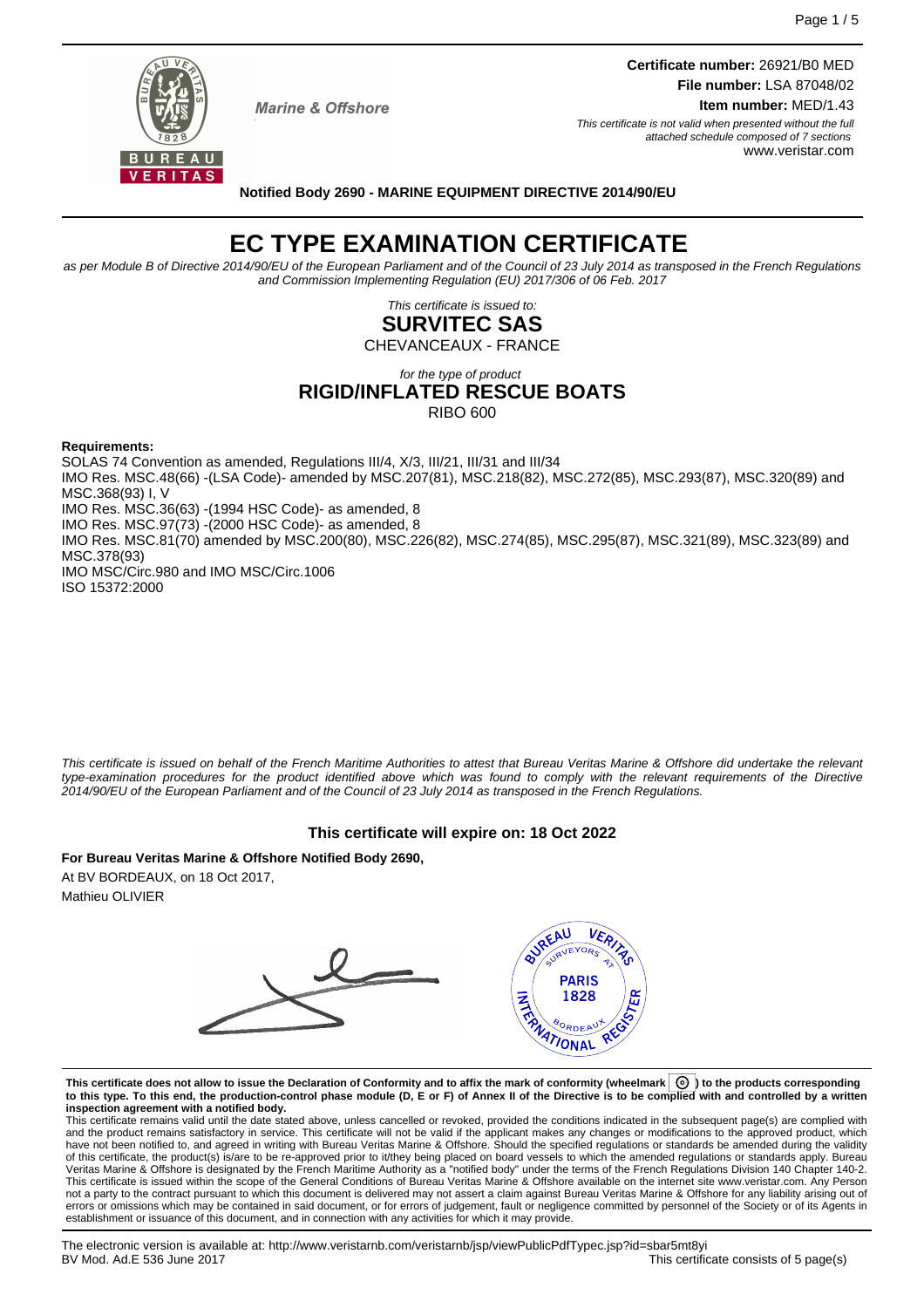# **THE SCHEDULE OF APPROVAL**

# **1. PRODUCT DESCRIPTION:**

| <b>Type</b>                    |                | Rigid/Inflated Rescue Boat of GRP Construction with 4 points lifting slings |                                   |  |  |
|--------------------------------|----------------|-----------------------------------------------------------------------------|-----------------------------------|--|--|
| <b>Designation</b>             | RIBO 600       |                                                                             |                                   |  |  |
|                                |                |                                                                             |                                   |  |  |
| <b>Overall dimensions (mm)</b> |                |                                                                             | <b>Maximum Capacity</b>           |  |  |
| Length                         | <b>Breadth</b> | <b>Depth</b>                                                                | 6 persons including one person    |  |  |
| $6000$ mm                      | $2450$ mm      | 585 mm                                                                      | lying down on a stretcher         |  |  |
|                                |                |                                                                             |                                   |  |  |
| Weight of boat                 |                | RIBO 600 (Yamaha Engine)                                                    | <b>RIBO 600 (Evinrude Engine)</b> |  |  |

| <i>v</i> veight of boat       | $\bf{N}$ DU $\bf{V}$ vvv $\bf{V}$ anitalia Englile | <b>INDO 000 (EVIIII QUE ENGINE)</b> |
|-------------------------------|----------------------------------------------------|-------------------------------------|
| Light Weight (Fully Equipped) | 785 kg                                             | 760.5 kg                            |
| <b>Full Load (6 persons)</b>  | $1280 \text{ kg}$                                  | $1255.5 \text{ kg}$                 |

# **2. DOCUMENTS AND DRAWINGS:**

#### **Design Record:**

| _ _ _ _ _ _ _ _ _ _ _ _ _ _ _ _<br>$\mathbf{D}_{\mathbf{A}}$<br>: Number<br>terence | Jate             | tevision | <b>Title</b>       | 'ages |
|-------------------------------------------------------------------------------------|------------------|----------|--------------------|-------|
| ے<br>BF-<br>' −∪∠<br>. .                                                            | 1/2017<br>26/09/ |          | 600<br><b>RIBO</b> |       |

#### **Drawings:**

| <b>Reference Number</b> | Date       | <b>Revision</b> | <b>Title</b>                        | <b>Pages</b> |
|-------------------------|------------|-----------------|-------------------------------------|--------------|
| 400581                  | 18/07/2013 |                 | Main Assembly                       |              |
| 401301                  | 24/07/2017 |                 | <b>Label Position</b>               |              |
| 400583                  | 18/07/2013 |                 | <b>Rescue Ladder Installation</b>   |              |
| 400628                  | 29/07/2013 |                 | Propulsion & Steering System        |              |
| 400561                  | 28/06/2016 |                 | Accessories Position on Transom     |              |
| 400576                  | 17/07/2013 |                 | Drain Manufacturing                 |              |
| 400624                  | 26/07/2013 | ÷.              | Webbing for Low Lifeline            |              |
| 400462                  | 26/02/2015 | A               | <b>Equipment Bag</b>                |              |
| 400562                  | 16/07/2013 |                 | <b>Lifting Point Position</b>       |              |
| 400475                  | 02/09/2014 | A               | <b>Reinforcing Plate</b>            |              |
| 400565                  | 12/12/2013 | $\mathbf{A}$    | Drawing for Cradle                  |              |
| 400563                  | 16/07/2013 |                 | <b>Eyed Screw</b>                   |              |
| 400445                  | 16/01/2014 | $\mathcal{C}$   | Sling                               |              |
| 400550                  | 16/07/2013 |                 | <b>Drain Mounting</b>               |              |
| 400575                  | 17/07/2013 |                 | <b>Towing Loop</b>                  |              |
| 401210                  | 12/04/2017 |                 | Front Towing System                 |              |
| 400578                  | 17/07/2013 |                 | <b>Buoyancy Volumes</b>             |              |
| 400579                  | 18/07/2013 |                 | <b>Boyancy Main Assembly</b>        |              |
| 400400                  | 24/05/2013 |                 | D Ring 25mm Patch                   |              |
| 400580                  | 07/09/2016 |                 | Reflective Tape Position Under Hull |              |
| 400545                  | 15/07/2013 |                 | Self-Righting Frame                 |              |
| 400547                  | 15/06/2013 |                 | Self-Righting System                |              |
| 400549                  | 16/07/2013 |                 | Self-Righting Fixing System         |              |
| 400559                  | 16/07/2013 |                 | <b>Righting Buoyancy Bag</b>        |              |
| 400577                  | 17/07/2013 |                 | Righting Bag Command Pocket         |              |
| 400557                  | 16/07/2013 |                 | <b>Engine Pail</b>                  |              |
| 400541                  | 15/07/2013 |                 | 2 Passengers Seat                   |              |
| 400570                  | 17/07/2013 |                 | <b>Jockey Seat With Battery</b>     |              |
| 400566                  | 17/07/2013 |                 | <b>Control Panel</b>                |              |
| 401256                  | 15/06/2017 |                 | <b>Compass Position</b>             |              |
| 400626                  | 29/07/2013 |                 | <b>Charger Diagram</b>              |              |
| 400602                  | 19/07/2017 | A               | <b>Identification Label</b>         |              |
| A-500499                | 27/09/2017 |                 | Tiller                              |              |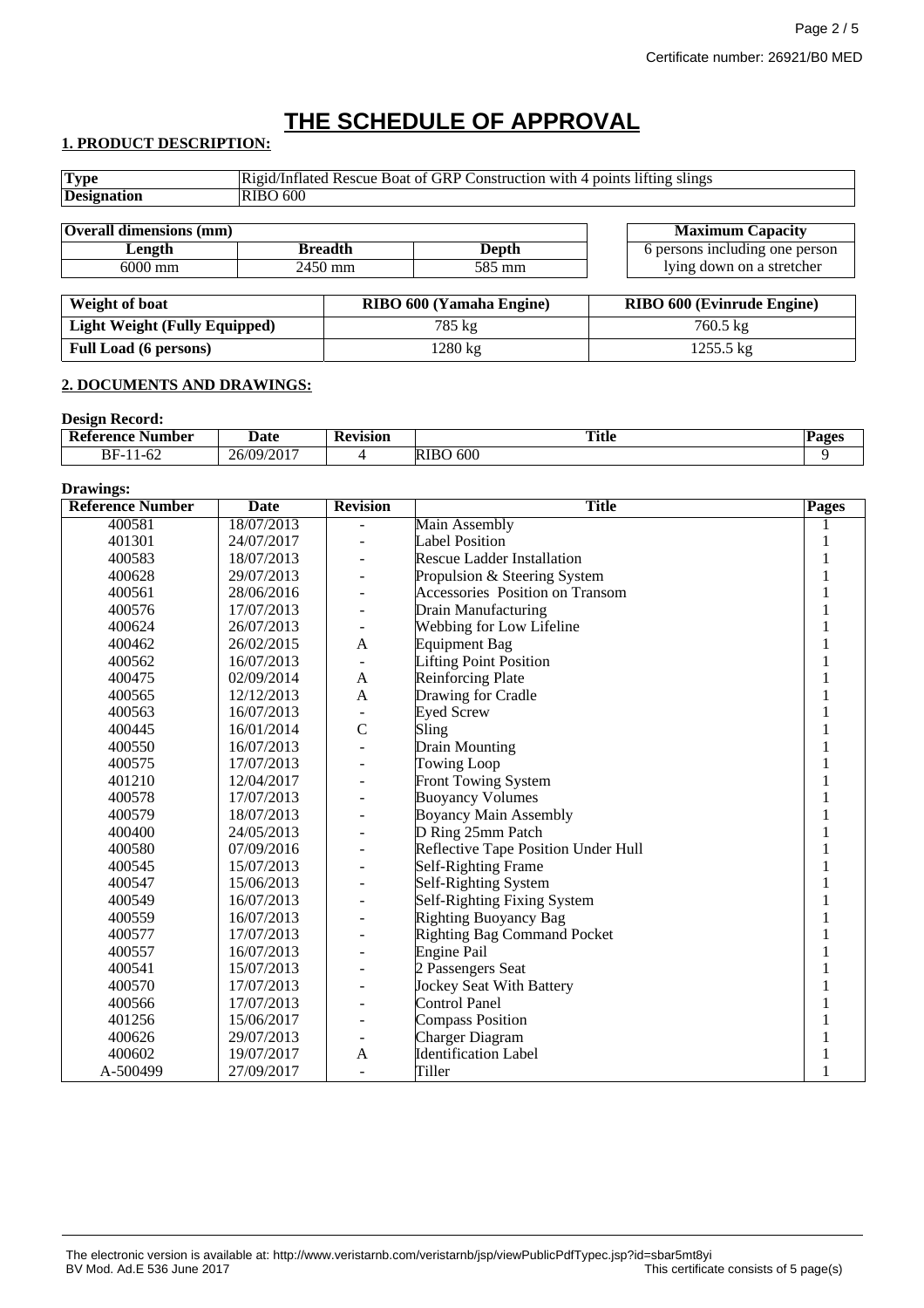#### **Structural Drawings:**

| <b>Reference Number</b> | Date       | <b>Revision</b>          | Title                               | Pages |
|-------------------------|------------|--------------------------|-------------------------------------|-------|
| 400529                  | 12/07/2013 |                          | <b>Hull Cutting</b>                 |       |
| 400553                  | 16/07/2013 |                          | Hull Tube Assembly                  |       |
| 400525                  | 12/07/2013 |                          | Wood Cuting for Hull                |       |
| 400567                  | 17/07/2013 |                          | <b>Wood Reinforcement Positions</b> |       |
| 400568                  | 17/07/2013 |                          | Hull Wood Reinforcement             |       |
| 400523                  | 12/07/2013 |                          | Hull Assembly                       |       |
| 400534                  | 12/07/2013 | $\overline{\phantom{0}}$ | Linking Upper & Lower Deck          |       |
| 400635                  | 29/07/2013 |                          | Hull                                |       |
| 400636                  | 29/07/2013 |                          | <b>Upper Deck</b>                   | 15    |
| 400720                  | 13/06/2013 |                          | Aft Board                           |       |
| 400625                  | 29/07/2013 |                          | <b>Upper Deck</b>                   |       |
| 400522                  | 12/07/2013 |                          | <b>Support Plate</b>                |       |
| 400637                  | 30/07/2013 |                          | Plate                               |       |
| 401208                  | 12/04/2017 |                          | Deck Fittings                       |       |
| 400562                  | 16/07/2013 |                          | <b>Lifting Point Position</b>       |       |

#### **Materials and Components:**

| <b>Reference Number</b> | Date       | <b>Revision</b> | <b>Title</b>            | Pages |
|-------------------------|------------|-----------------|-------------------------|-------|
| D.I.F RIBO EC           | 25/09/2017 |                 | Suppliers File RIBO EC  |       |
| BF-11-67-3              | 17/02/2015 |                 | Liste Armement RIBO 600 |       |

*No departure from these documents is permitted without the prior consent of the Society.*

# **3. TEST REPORTS:**

## **Rescue boat**

| Date                       | <b>Test Report</b>                                                                                                                                                                                                                                                                                                                                                                                                                                            |
|----------------------------|---------------------------------------------------------------------------------------------------------------------------------------------------------------------------------------------------------------------------------------------------------------------------------------------------------------------------------------------------------------------------------------------------------------------------------------------------------------|
| $01/12/2011 \& 11/01/2012$ | BE 049/2011 Initial Type test on serial number XDC-ES-C529C C111                                                                                                                                                                                                                                                                                                                                                                                              |
| 23/09/2013                 | BE 038/2013 Additional type test performed on serial number PROTO 285                                                                                                                                                                                                                                                                                                                                                                                         |
| 16/01/2014                 | Additional Strength test performed on serial number PROTO 285<br>$\frac{1}{2} \frac{1}{2} \frac{1}{2} \frac{1}{2} \frac{1}{2} \frac{1}{2} \frac{1}{2} \frac{1}{2} \frac{1}{2} \frac{1}{2} \frac{1}{2} \frac{1}{2} \frac{1}{2} \frac{1}{2} \frac{1}{2} \frac{1}{2} \frac{1}{2} \frac{1}{2} \frac{1}{2} \frac{1}{2} \frac{1}{2} \frac{1}{2} \frac{1}{2} \frac{1}{2} \frac{1}{2} \frac{1}{2} \frac{1}{2} \frac{1}{2} \frac{1}{2} \frac{1}{2} \frac{1}{2} \frac{$ |
| 24/01/2014                 | BE 003/2014 Additional type test performed on serial number PROTO 285                                                                                                                                                                                                                                                                                                                                                                                         |
| 28/10/2014                 | BE 046/2014 Additional type test performed on serial number PROTO 285                                                                                                                                                                                                                                                                                                                                                                                         |

#### **Laminate material of hull and rigid cover**

| Date       | <b>Test Report</b>                       |                       |
|------------|------------------------------------------|-----------------------|
| 20/01/2010 | $100020-c$                               | Fire retardancy test  |
| 20/01/2010 | LA 10 CHX 2539 P.V. Fire retardancy test |                       |
| 18/01/2010 | 100036                                   | Flame resistance test |
| 20/01/2010 | 189609                                   | Flame resistance test |
| 04/07/2012 | 2493672/1-rev02                          | Strength test         |

## **Inherent and additional buoyancy materials**

| Date       | <b>Test Report</b>     |                        |
|------------|------------------------|------------------------|
| 17/12/2008 | TLS 2317 P.V<br>08     | Initial test report    |
| 10/04/2012 | R024-BNN-12-100094-1/A | Additional test report |

#### **Maximum towing forces**

|                                                                                                                                                                                                                                                             | Engine Tvpe           |                |              |              |
|-------------------------------------------------------------------------------------------------------------------------------------------------------------------------------------------------------------------------------------------------------------|-----------------------|----------------|--------------|--------------|
|                                                                                                                                                                                                                                                             | <b>Evinrude 75 HK</b> | Evinrude 90 HK | Yamaha 75 HP | Yamaha 90 HP |
| Towing Force (kg)                                                                                                                                                                                                                                           | 460                   | 482            | 271          | 390          |
| $F_{\text{2}}$ $\ldots$ $\ldots$ $I_{\text{2}}$ $\ldots$ $I_{\text{2}}$ $\ldots$ $I_{\text{2}}$ $\ldots$ $I_{\text{2}}$ $\ldots$ $I_{\text{2}}$ $\ldots$ $I_{\text{2}}$ $\ldots$ $I_{\text{2}}$ $\ldots$ $I_{\text{2}}$ $\ldots$ $I_{\text{2}}$ $I$ $I$ $I$ |                       |                |              |              |

*Forces measured with rescue boat serial number XDC-ES-C529C C111.*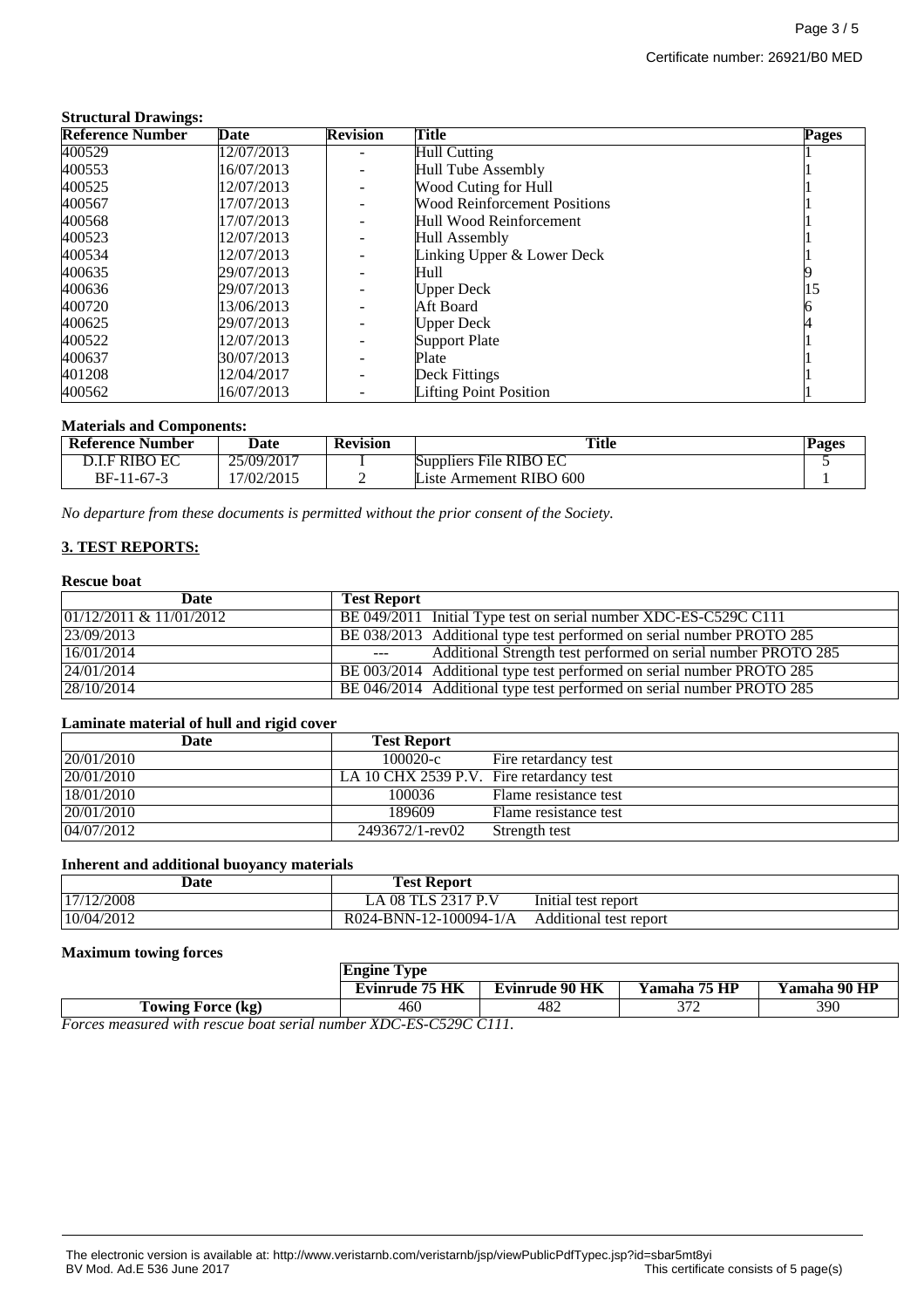# **4. APPLICATION / LIMITATION:**

- The scope of the appraisal made by Bureau Veritas to issue this certificate is strictly restricted to the relevant requirements stated on the front page of this certificate.
- Application / limitation as per product description and requirements stated on front page of this certificate.
- The period of shelf life of equipment subjected to deterioration with age is to be indicated.
- On board installation & maintenance as per requirements stated on front page of this certificate.
- The following components shall have to comply with the requirements of MED 2014/90/EU, as amended, and be wheelmarked:

#### **Propulsion Engines**

| <b>Manufacturer</b> | Fische Marine AS     | <b>Fische Marine AS</b> | Yamaha Motor Company Ltd | Yamaha Motor Company Ltd |
|---------------------|----------------------|-------------------------|--------------------------|--------------------------|
| <b>Type</b>         | Evinrude E-TEC 75 HK | Evinrude E-TEC 90 HK    | Yamaha 75 CETO           | Yamaha 90 AETO           |
| <b>Power</b>        | 56 kW                | kW                      | 55.2 kW                  | 66.2 kW                  |

#### **Others**

| <b>Designation</b>                    | <b>Additional information</b>  |
|---------------------------------------|--------------------------------|
| Release Mechanism                     | with indication of SWL         |
| Position indicating lights            |                                |
| Thermal protective aids               |                                |
| Retro reflective materials            |                                |
| Radar reflector                       |                                |
| Portable fire-extinguishing equipment |                                |
| Compass:                              | Artica 2"3/4 BA2 (Riviera Srl) |
| Searchlight                           |                                |

- Other rescue boat equipment as listed in LSA Code chapter 5.1.2.2, 5.1.2.3 and 5.1.2.4 is to be to the satisfaction of the ship's flag administration for acceptance of the equipped fast rescue boat on board the concerned ship.
- Electrical components including batteries to be as per documents and drawings listed in paragraph 2.

# **Fabric for inflated parts**

ORCA 866 (Pennel & Flipo).

#### **Raw materials for the G.R.P Hull**

| <b>Reference:</b>                               | Type:                     | <b>Manufacturer:</b>               |
|-------------------------------------------------|---------------------------|------------------------------------|
| <b>Gel Coat</b>                                 | UNIGEL 2AE - 5602 Airless | Cromogenia-Units, S.A.             |
| NorsodynePolyester Resin                        | F 204 TF                  | Ashland                            |
|                                                 | H 13348TA                 | <b>Cray Valley</b>                 |
| Glass Fibre Mats                                | Mat 450, Mat 600 (M5)     | Vetrotex                           |
| Glass Fibre Woven Roving / Mats Rovimat 500/300 |                           | Les Fils d'Auguste Chomarat et Cie |
| UD                                              | Ruban 8002                | Les Fils d'Auguste Chomarat et Cie |
| Buoyancy material                               | POL CX 25 STD Gris        | Flexicel                           |